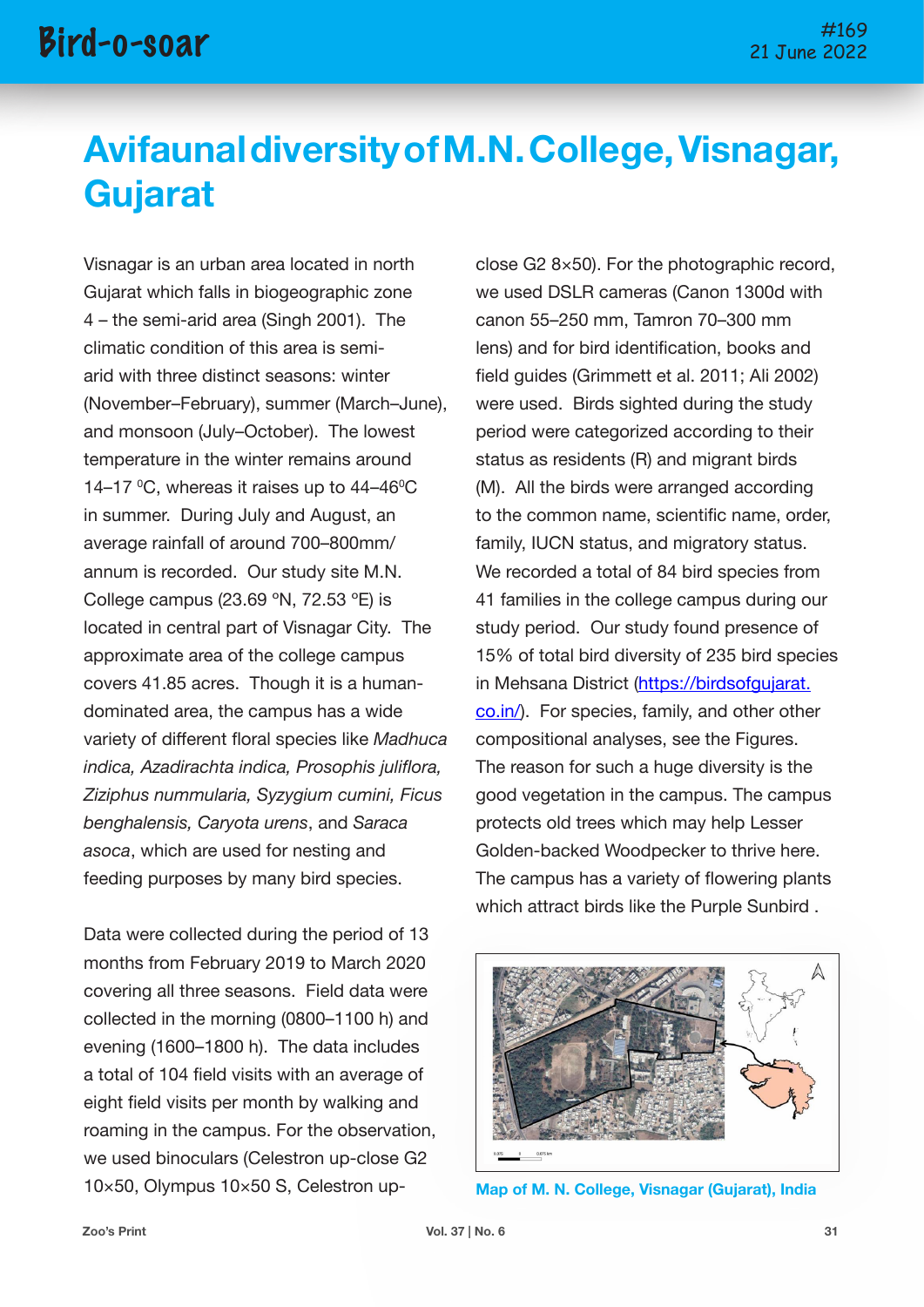

**Figure 2. List of biHrd families of M.N. College, Visnagar.**



**Figure 3. IUCN status of birds of M.N. College, Visnagar**

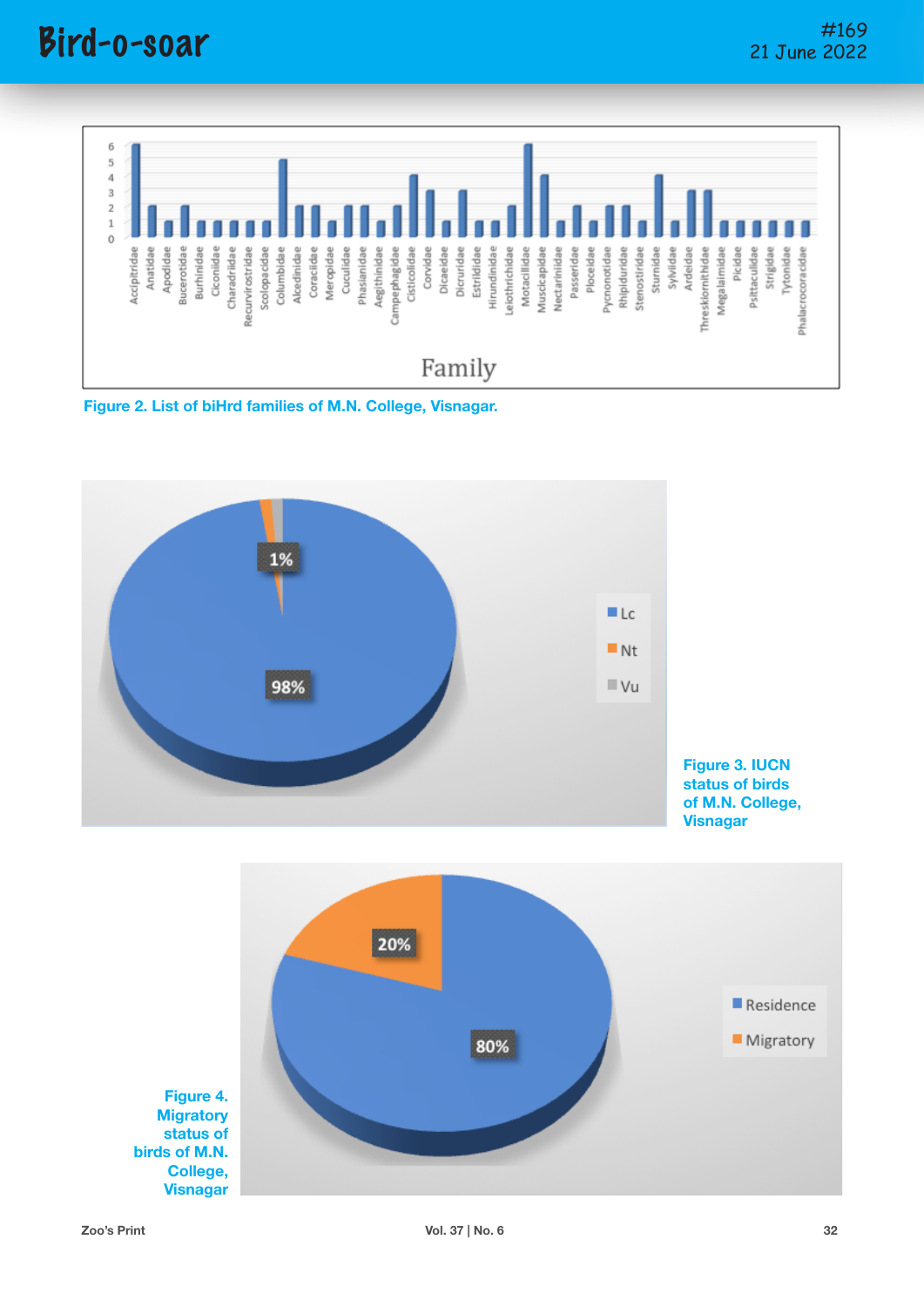## **Table 1. Checklist of birds found in M.N. College, Visnagar**

| <b>Common Name</b>              | <b>Scientific name</b>     | <b>IUCN Red List status</b> | <b>Migratory</b><br>status |  |  |
|---------------------------------|----------------------------|-----------------------------|----------------------------|--|--|
| <b>Order: Accipitriformes</b>   |                            |                             |                            |  |  |
| <b>Family: Accipitridae</b>     |                            |                             |                            |  |  |
| <b>Black Kite</b>               | Milvus migrans             | LC                          | R                          |  |  |
| <b>Black-shouldered Kite</b>    | Elanus axillaris           | LC                          | R                          |  |  |
| Common Buzzard                  | <b>Buteo buteo</b>         | LC                          | M                          |  |  |
| Eurasian Marsh Harrier          | Circus aeruginosus         | LC                          | M                          |  |  |
| Oriental Honey-buzzard          | Pernls ptilorhynchus       | LC                          | M                          |  |  |
| Shikra                          | Accipiter badius           | LC                          | R                          |  |  |
| <b>Order: Anseriformes</b>      |                            |                             |                            |  |  |
| <b>Family: Anatidae</b>         |                            |                             |                            |  |  |
| Knob-billed Duck                | Sarkidiornis melanotos     | LC                          | R                          |  |  |
| Indian Spot-billed Duck         | Anas poecilorhyncha        | LC                          | R                          |  |  |
| <b>Order: Apodiformes</b>       |                            |                             |                            |  |  |
| <b>Family: Apodidae</b>         |                            |                             |                            |  |  |
| <b>Little Swift</b>             | Apus affinis               | LC                          | R                          |  |  |
| <b>Order: Bucerotiformes</b>    |                            |                             |                            |  |  |
| <b>Family: Bucerotidae</b>      |                            |                             |                            |  |  |
| Indian Grey Hornbill            | Ocyceros birostris         | LC                          | R                          |  |  |
| Eurasian Hoopoe                 | Upupa epops                | LC                          | R                          |  |  |
| <b>Order: Charadriiformes</b>   |                            |                             |                            |  |  |
| <b>Family: Burhinidae</b>       |                            |                             |                            |  |  |
| Eurasian Thick Knee             | <b>Burhinus oedicnemus</b> | LC                          | R                          |  |  |
| <b>Order: Ciconiiformes</b>     |                            |                             |                            |  |  |
| <b>Family: Ciconiidae</b>       |                            |                             |                            |  |  |
| Woolly-necked Stork             | Ciconia episcopus          | V                           | R                          |  |  |
| <b>Family: Charadriidae</b>     |                            |                             |                            |  |  |
| Red-wattled Lapwing             | Vanellus indicus           | LC                          | $\mathsf R$                |  |  |
| <b>Family: Recurvirostridae</b> |                            |                             |                            |  |  |
| <b>Black-winged Stilt</b>       | Himantopus himantopus      | LC                          | R                          |  |  |
| <b>Family: Scolopacidae</b>     |                            |                             |                            |  |  |
| Green Sandpiper                 | Tringa ochropus            | LC                          | M                          |  |  |
| <b>Order: Columbiformes</b>     |                            |                             |                            |  |  |
| <b>Family: Columbidae</b>       |                            |                             |                            |  |  |
| Rock Pigeon                     | Columba livia              | LC                          | R                          |  |  |
| Laughing Dove                   | Streptopelia senegalensis  | LC                          | R                          |  |  |
| Eurasian Collared-Dove          | Streptopelia decaocto      | LC                          | R                          |  |  |
| <b>Red Collared Dove</b>        | Streptopelia tranquebarica | LC                          | R                          |  |  |
| Yellow-footed Green-Pigeon      | Treron phoenicopterus      | LC                          | R                          |  |  |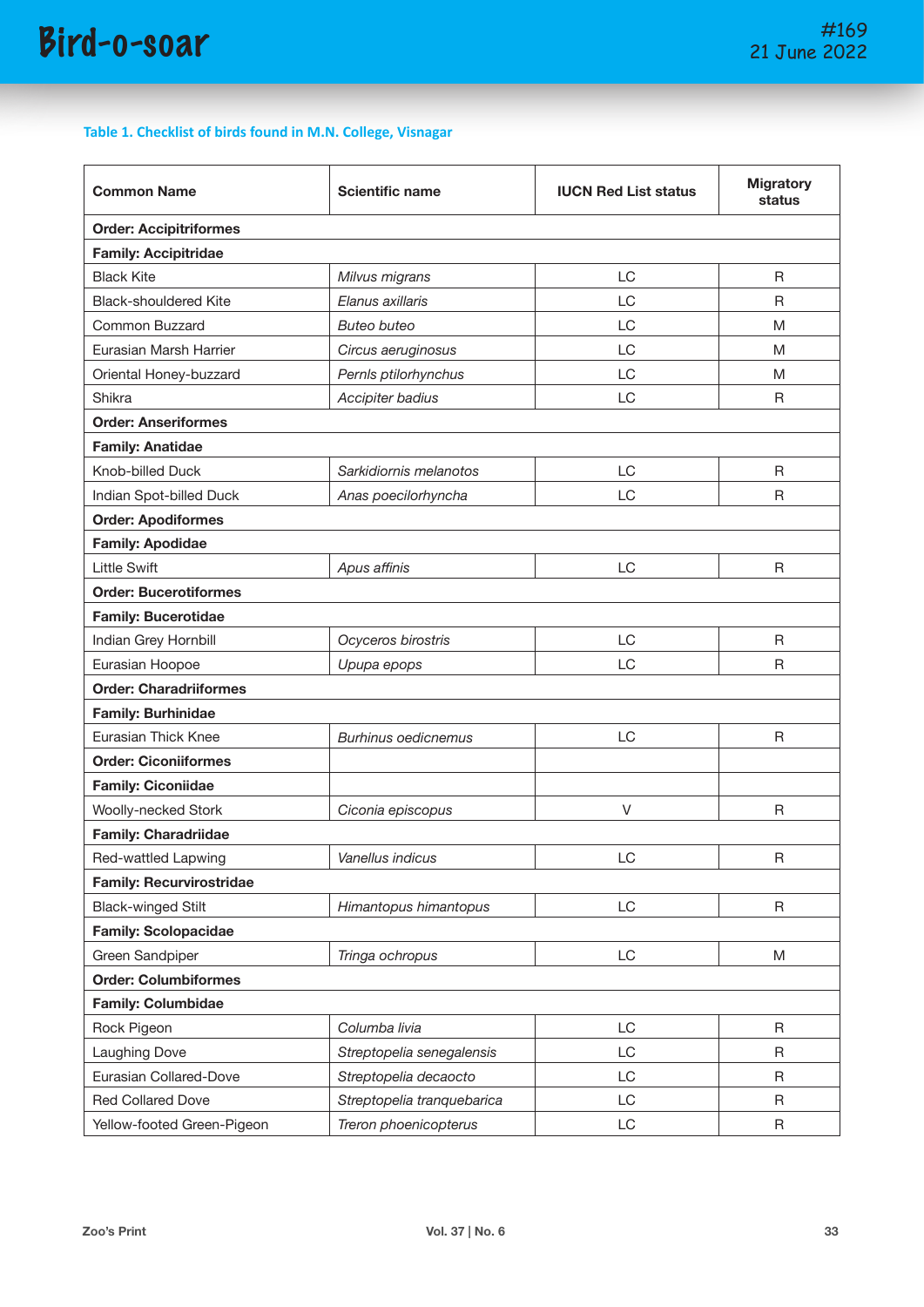| <b>Common Name</b>           | <b>Scientific name</b>   | <b>IUCN Red List status</b> | <b>Migratory</b><br>status |  |  |
|------------------------------|--------------------------|-----------------------------|----------------------------|--|--|
| <b>Order: Coraciiformes</b>  |                          |                             |                            |  |  |
| <b>Family: Alcedinidae</b>   |                          |                             |                            |  |  |
| Common Kingfisher            | Alcedo atthis            | LC                          | R                          |  |  |
| White-throated Kingfisher    | Halcyon smyrnensis       | LC                          | R                          |  |  |
| <b>Family: Coraciidae</b>    |                          |                             |                            |  |  |
| European Roller              | Coracias garrulus        | LC                          | M                          |  |  |
| <b>Indian Roller</b>         | Coracias benghalensis    | LC                          | R                          |  |  |
| <b>Family: Meropidae</b>     |                          |                             |                            |  |  |
| Green Bee-eater              | Merops orientalis        | LC                          | R                          |  |  |
| <b>Order: Cuculiformes</b>   |                          |                             |                            |  |  |
| <b>Family: Cuculidae</b>     |                          |                             |                            |  |  |
| Asian Koel                   | Eudynamys scolopaceus    | LC                          | R                          |  |  |
| <b>Greater Coucal</b>        | Centropus sinensis       | LC                          | R                          |  |  |
| <b>Order: Galliformes</b>    |                          |                             |                            |  |  |
| <b>Family: Phasianidae</b>   |                          |                             |                            |  |  |
| <b>Indian Peafowl</b>        | Pavo cristatus           | LC                          | R                          |  |  |
| <b>Gray Francolin</b>        | Ortygornis pondicerianus | LC                          | R                          |  |  |
| <b>Order: Passeriformes</b>  |                          |                             |                            |  |  |
| <b>Family: Aegithinidae</b>  |                          |                             |                            |  |  |
| Common lora                  | Aegithina tiphia         | LC                          | R                          |  |  |
| <b>Family: Campephagidae</b> |                          |                             |                            |  |  |
| <b>Small Minivet</b>         | Pericrocotus cinnamomeus | LC                          | R                          |  |  |
| Large Cuckooshrike           | Coracina macei           | Lc                          | R                          |  |  |
| <b>Family: Cisticolidae</b>  |                          |                             |                            |  |  |
| Common Tailorbird            | Orthotomus sutorius      | LC                          | R                          |  |  |
| Plain Prinia                 | Prinia inornata          | LC                          | R                          |  |  |
| Ashy Prinia                  | Prinia socialis          | LC                          | $\sf R$                    |  |  |
| Grey-breasted Prinia         | Prinia hodgsonii         | LC                          | R                          |  |  |
| <b>Family: Corvidae</b>      |                          |                             |                            |  |  |
| House Crow                   | Corvus splendens         | LC                          | R                          |  |  |
| Indian Jungle Crow           | Corvus macrorhynchos     | LC                          | R                          |  |  |
| Rufous Treepie               | Dendrocitta vagabunda    | LC                          | R                          |  |  |
| <b>Family: Dicaeidae</b>     |                          |                             |                            |  |  |
| Pale-billed Flowerpecker     | Dicaeum erythrorhynchos  | LC                          | ${\sf M}$                  |  |  |
| <b>Family: Dicruridae</b>    |                          |                             |                            |  |  |
| <b>Black Drongo</b>          | Dicrurus macrocercus     | LC                          | R                          |  |  |
| White-bellied Drongo         | Dicrurus caerulescens    | LC                          | R                          |  |  |
| Ashy Drongo                  | Dicrurus leucophaeus     | LC                          | M                          |  |  |
| <b>Family: Estrildidae</b>   |                          |                             |                            |  |  |
| <b>Indian Silverbill</b>     | Euodice malabarica       | LC                          | R                          |  |  |
| <b>Family: Hirundinidae</b>  |                          |                             |                            |  |  |
| Dusky Crag Martin            | Ptyonoprogne concolor    | LC                          | R                          |  |  |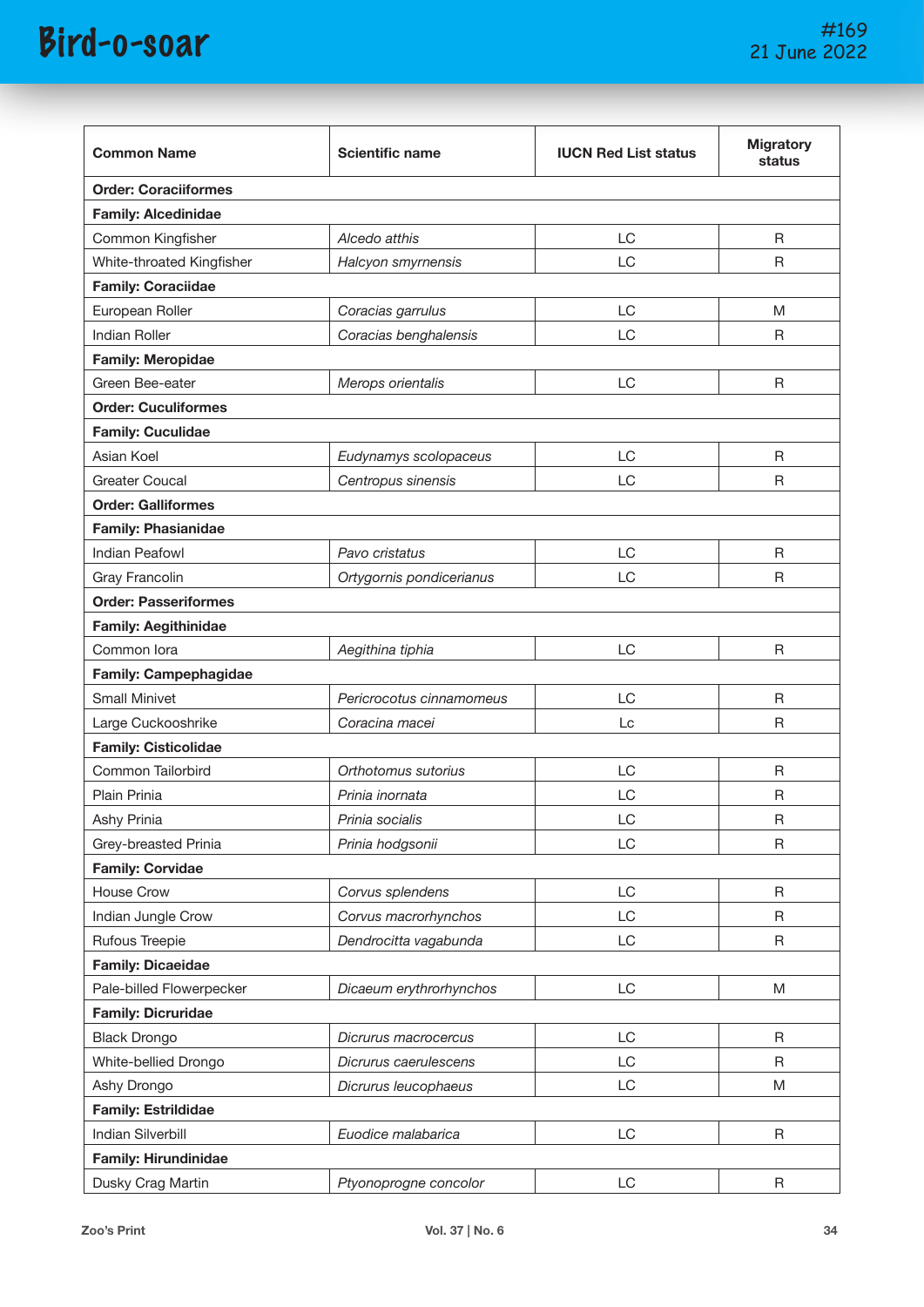| <b>Common Name</b>            | <b>Scientific name</b>   | <b>IUCN Red List status</b> | <b>Migratory</b><br>status |  |  |
|-------------------------------|--------------------------|-----------------------------|----------------------------|--|--|
| <b>Family: Leiothrichidae</b> |                          |                             |                            |  |  |
| Jungle Babbler                | Turdoides striata        | LC                          | $\mathsf R$                |  |  |
| Large Grey Babbler            | Argya malcolmi           | LC                          | R                          |  |  |
| <b>Family: Motacillidae</b>   |                          |                             |                            |  |  |
| <b>Tree Pipit</b>             | Anthus trivialis         | LC                          | M                          |  |  |
| Paddyfield Pipit              | Anthusru fulus           | LC                          | $\mathsf{R}$               |  |  |
| Yellow Wagtail                | Motacilla flava          | LC                          | M                          |  |  |
| <b>Grey Wagtail</b>           | Motacilla cinerea        | LC                          | M                          |  |  |
| White Wagtail                 | Motacilla alba           | LC                          | M                          |  |  |
| Citrine Wagtail               | Motacilla citreola       | LC                          | M                          |  |  |
| <b>Family: Muscicapidae</b>   |                          |                             |                            |  |  |
| <b>Indian Robin</b>           | Saxicoloides fulicatus   | LC                          | R                          |  |  |
| Oriental Magpie-Robin         | Copsychus saularis       | LC                          | R                          |  |  |
| Red-breasted Flycatcher       | Ficedula parva           | LC                          | M                          |  |  |
| Brown Rock Chat               | Oenanthe fusca           | LC                          |                            |  |  |
| <b>Family: Nectariniidae</b>  |                          |                             |                            |  |  |
| Purple Sunbird                | Cinnyris asiaticus       | LC                          | $\mathsf{R}$               |  |  |
| <b>Family: Passeridae</b>     |                          |                             |                            |  |  |
| House Sparrow                 | Passer domesticus        | LC                          | R                          |  |  |
| Chestnut-shouldered Petronia  | Petronia xanthocollis    | LC                          | R                          |  |  |
| <b>Family: Ploceidae</b>      |                          |                             |                            |  |  |
| Baya Weaver                   | Ploceus philippinus      | LC                          | R                          |  |  |
| <b>Family: Pycnonotidae</b>   |                          |                             |                            |  |  |
| <b>Red-vented Bulbul</b>      | Pycnonotus cafer         | LC                          | R                          |  |  |
| White-eared Bulbul            | Pycnonotus leucotis      | LC                          | R                          |  |  |
| <b>Family: Rhipiduridae</b>   |                          |                             |                            |  |  |
| White-spotted Fantail         | Rhipidura albogularis    | LC                          | $\mathsf R$                |  |  |
| White-browed Fantail          | Rhipidura aureola        | LC                          | R                          |  |  |
| <b>Family: Stenostiridae</b>  |                          |                             |                            |  |  |
| Grey-headed Canary-Flycatcher | Culicicapa ceylonensis   | LC                          | M                          |  |  |
| <b>Family: Sturnidae</b>      |                          |                             |                            |  |  |
| Common Myna                   | Acridotheres tristis     | LC                          | R                          |  |  |
| Bank Myna                     | Acridotheres ginginianus | LC                          | R                          |  |  |
| <b>Brahminy Starling</b>      | Sturnia pagodarum        | LC                          | R                          |  |  |
| Rosy Starling                 | Pastor roseus            | LC                          | M                          |  |  |
| <b>Family: Sylviidae</b>      |                          |                             |                            |  |  |
| Lesser Whitethroat            | Curruca curruca          | LC                          | M                          |  |  |
| <b>Order: Pelecaniformes</b>  |                          |                             |                            |  |  |
| <b>Family: Ardeidae</b>       |                          |                             |                            |  |  |
| Indian Pond Heron             | Ardeola grayii           | LC                          | R                          |  |  |
| Cattle Egret                  | <b>Bubulcus ibis</b>     | LC                          | R                          |  |  |
| Little Egret                  | Egretta garzetta         | LC                          | R                          |  |  |